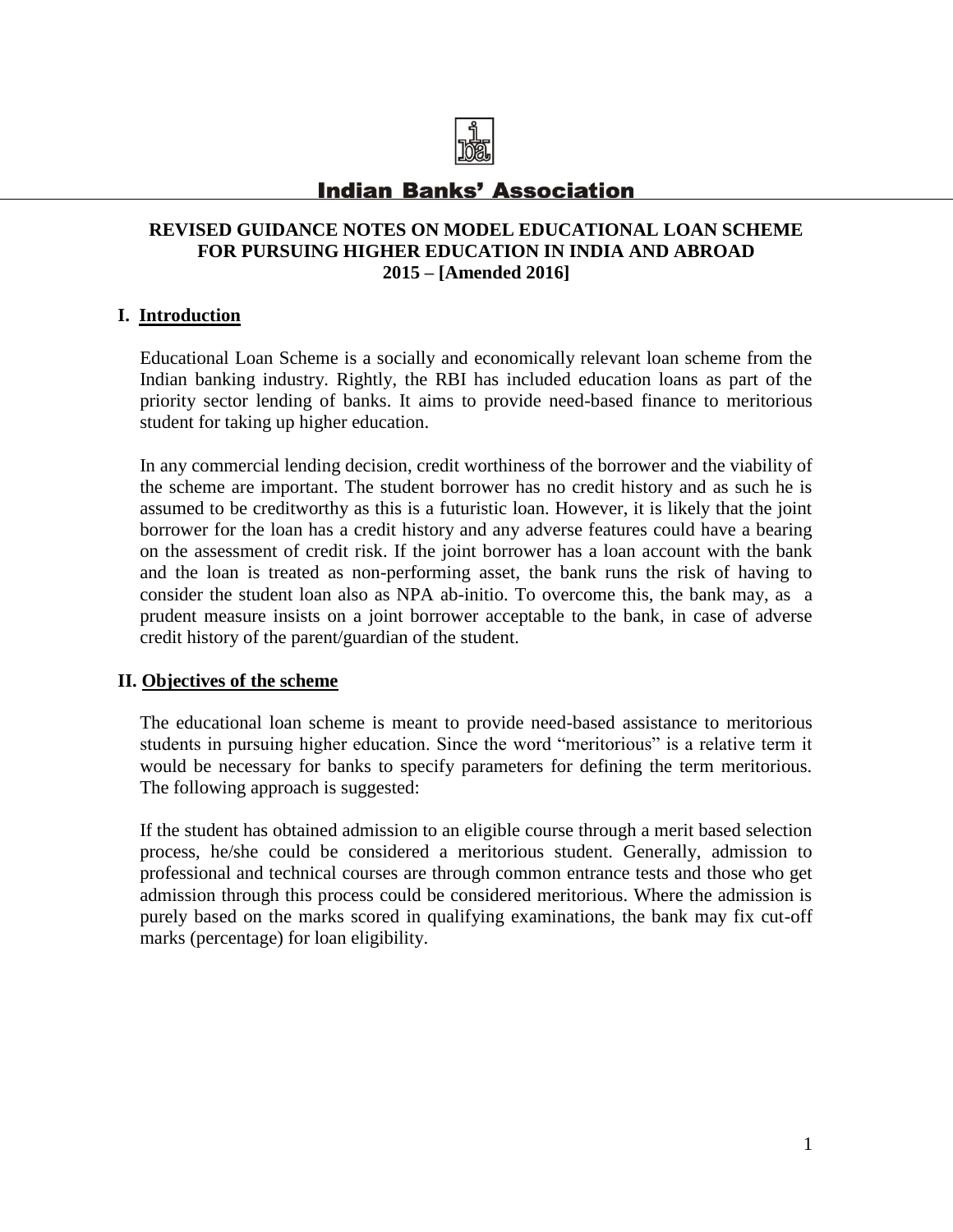Very often enquiries are made whether the model scheme covers students who are getting admission against management quota. Management seats or management quota refers to the seats in private education institutions for which the management has discretion to give admission on factors other than merit. Usually, out of permitted seats for the batch, a certain percentage is earmarked to be filled from State level merit list and the rest are allowed to be filled by the management at their discretion.

Usually for the management seats the only requirement would be passing of the qualifying examination with certain minimum stipulated marks. It is logical to interpret that these seats do not qualify for being called "meritorious"

 Banks have reported certain cases where the employment potential would not justify the fee structure for management seats from the point of repayment of the loan being sought. Hence, any loan considered by banks for students getting admission under management quota would be outside the model scheme. Banks may fix appropriate terms and conditions for such loans. However, a student getting admission offer under merit quota may choose to take up a course under management quota as a personal preference. Such students may be sanctioned loans under this Model Scheme.

#### **III. Applicability of the Scheme**

The Model Scheme has been developed for the benefit of the member banks of the Association. However, other banks and financial institutions can also adopt the model without reference to the Association.

### **IV. Eligibility Criteria**

### **IV.i. Student Eligibility**

For the purpose of this scheme higher education is defined as studies taken up after completion of higher secondary school i.e. ten plus two stage. The need for bank loan scheme came for discussion in the country for meeting higher levels of fees charged by private managements for technical and professional courses consequent to ban on capitation fee. However, in the model scheme a generalized definition has been adopted for higher studies for wider coverage. It is expected that the banks will decide on the courses for which they will be giving student loans based on employability and consequent ability to repay the loan.

References are often made about the eligibility of students pursuing employment oriented courses like teachers training courses and 3-year technical diploma courses in polytechnic institutions after completion of  $10<sup>th</sup>$  standard. It is clarified that banks are free to include such employment-oriented courses as eligible course provided they are offered by approved/recognized colleges/institutions. The 3 year diploma courses are also covered as eligible courses under 'IBA Model Loan Scheme for Vocational Education and Training'.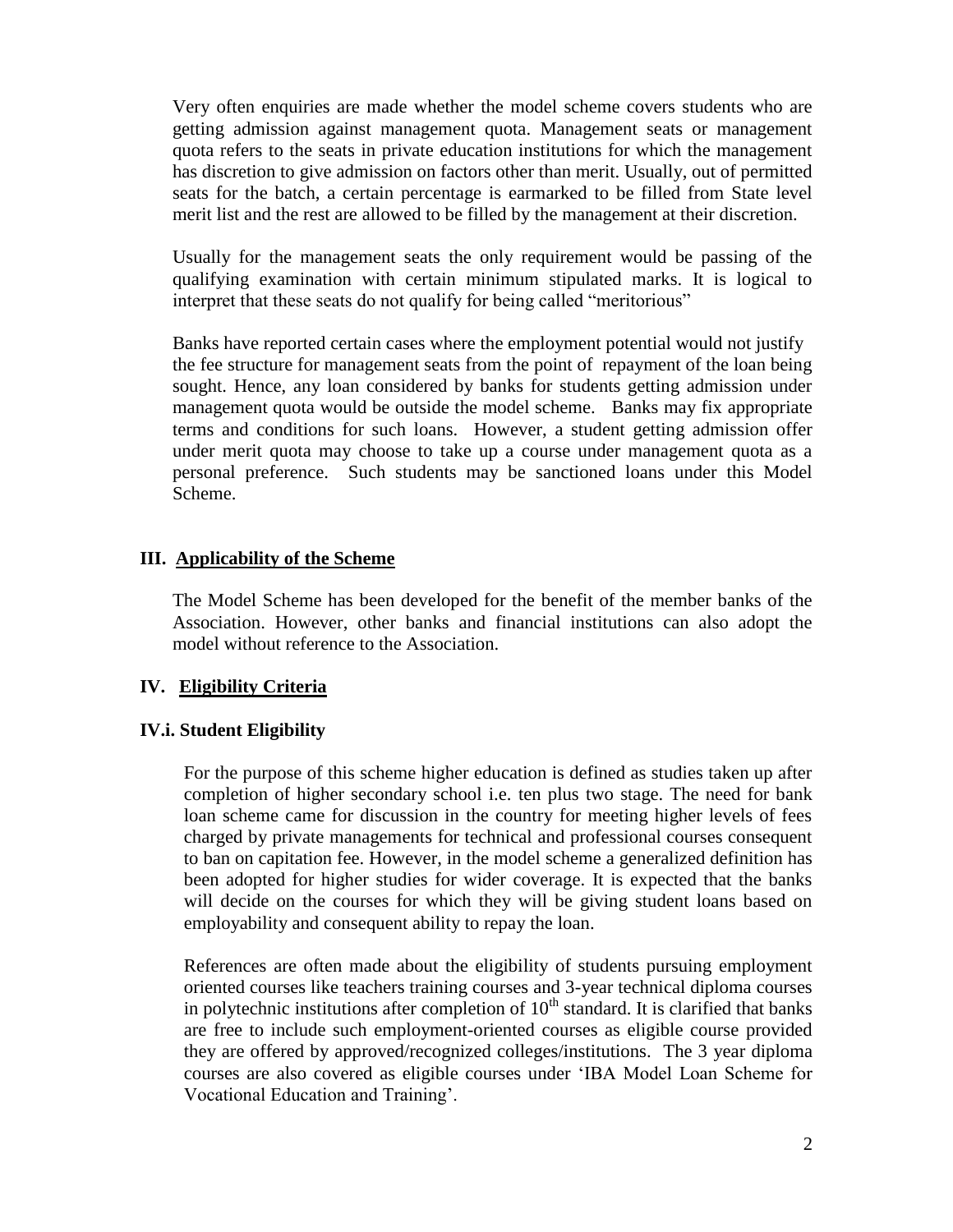It need to be noted that while the Central Sector Interest Subsidy Scheme of MoHRD is based on 'IBA Model Educational Loan Scheme', the subsidy is applicable only for loans given for Professional and Technical courses (after  $12<sup>th</sup>$ standard) in India.

### **IV.ii. Courses eligible**

### **a. Studies in India**

The list of courses given in the model scheme is purely indicative in nature. The important thing is that the course is approved / recognized by the designated academic authority/regulatory body for the stream of study concerned.

Links to the web sites of the University Grants Commission (UGC), All India Council for Technical Education (AICTE) and the Ministry of HRD (MoHRD) have been provided in the model scheme to serve as guidance on courses and approving authorities for various courses, which fall within the definition of higher studies.

Banks may prepare and publish a list of eligible courses they would consider for sanctioning of student loans. Since employability of students on the completion of the course is an important consideration for loan approval, banks may consider introducing a system of assessing the employability of students through the campus placements system. Details such as percentage of final year students getting job offers through campus placement, average salary offers etc. may be collected in respect of colleges / institutions from which most loan applications were received in the past for evaluation of employability of students. This exercise should be done on an on going basis to reflect the current status.

Since employability is the main criteria for decision making, it would be in order for banks to consider financing for studying part-time courses (evening classes or otherwise).

Job oriented specialized programmes like maritime courses which are offered in collaboration with foreign institutions may not be having recognition in India. However, if the placement record of such institution gives confidence about employability, banks may, at their discretion consider financing such courses.

Similarly, financial assistance for pursuing research work could also be considered for financing on merit.

### Note:

While evaluating employability and repayment possibilities, banks should take into consideration, availability of interest subsidy under the MoHRD Central Sector Scheme introduced w.e.f. 1.4.2009. Under the scheme, the Central Govt.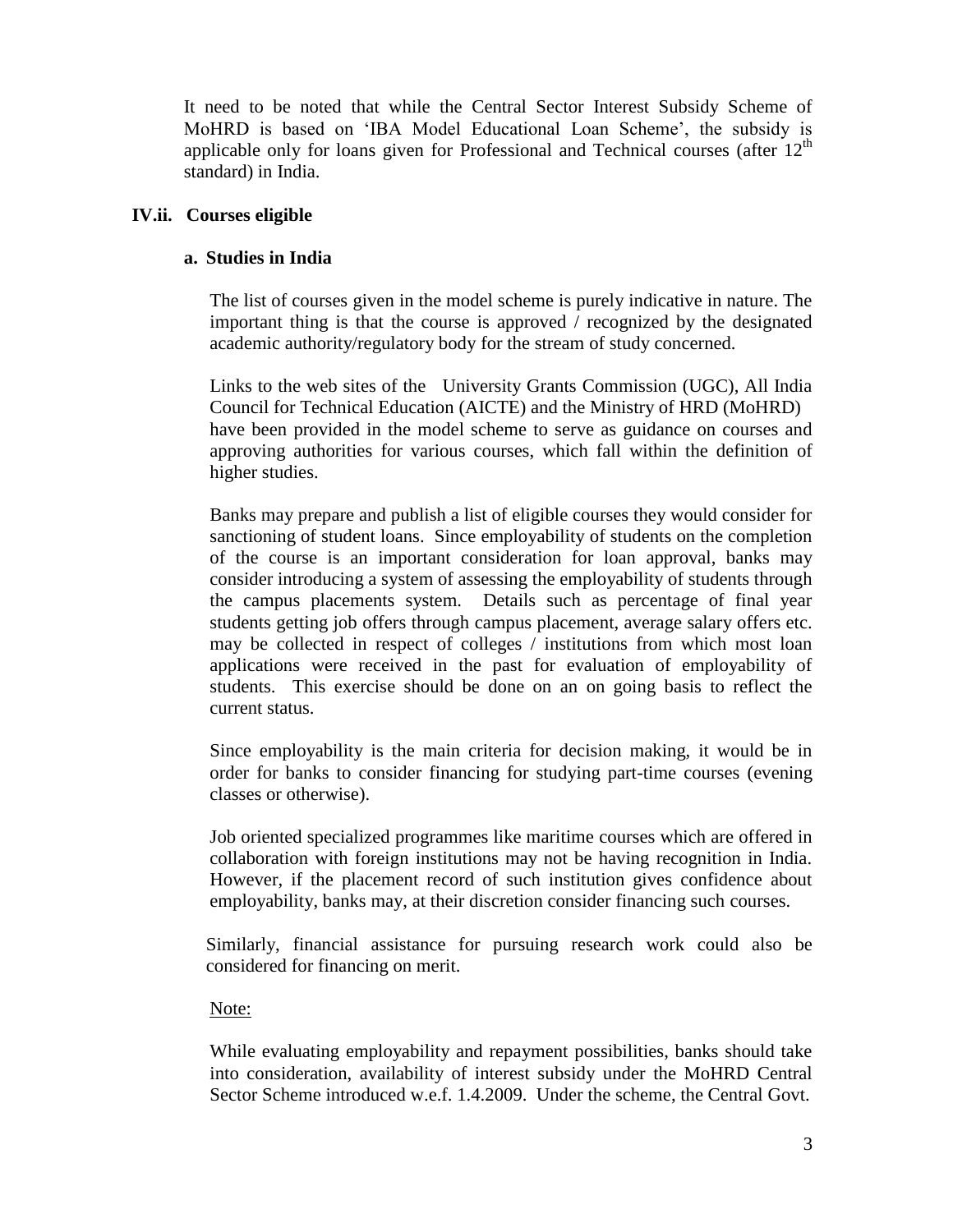subsidises 100% of the loan's interest during the study period and subsequent moratorium period before commencement of repayment. It is expected that the interest subsidy could bring the EMI for repayment by as much as 30 to 40%. The student hailing from economically weaker section family would benefit from this scheme.

### **b. Studies Abroad**

Diploma courses and certificate courses have not been included as eligible courses for the scheme. Post graduate studies leading to PG degrees and PG diplomas offered by reputed institutes/universities only will be covered by the scheme. Assessment of employment potential or future prospects is very important criterion considering the higher cost of studies involved. The web link given in the scheme is for guidance and there could be other links/sources giving such useful information.

#### **c. Expenses considered**

The Model scheme is aimed at meeting all genuine study expenses of a student required to complete the study undertaken. It needs to be noted that sometimes, the fee structure varies with type of college/institution within the same State for a given course. The fees charged by the government colleges/institutes are generally the lowest, with higher fees permitted in aided private colleges/institutions; fee structure being highest in unaided private colleges/institutes. Sometimes the difference between the lowest and highest fee structure levied for the same course by different colleges/institutions is too high to give comfort to a banker in taking credit decision as employment prospects remain same. A practical approach would be to consider approved fee structure for merit quota seats in all colleges/institutions, provided banks are satisfied about repayment prospects on employment.

#### **d. Rating as an assessment tool**

Banks could use rating of education institutions and student as a tool for targeting students borrowers and improving asset quality. External data on rating of various education institutions may be available in public domain. The track record of the institution in terms of percentage placement and average emoluments offered to passing out student would be useful information in creating rating matrix. Similarly, along with the rating of institutions, banks could also attempt rating of students. Academic record and ranking in the selection test would be core for the initial rating. To this, the academic record during the study period could be added to revise the students rating from year to year. Students getting admission to highly rated institutions and students who have high rating for themselves could be offered loans with lower rate of interest.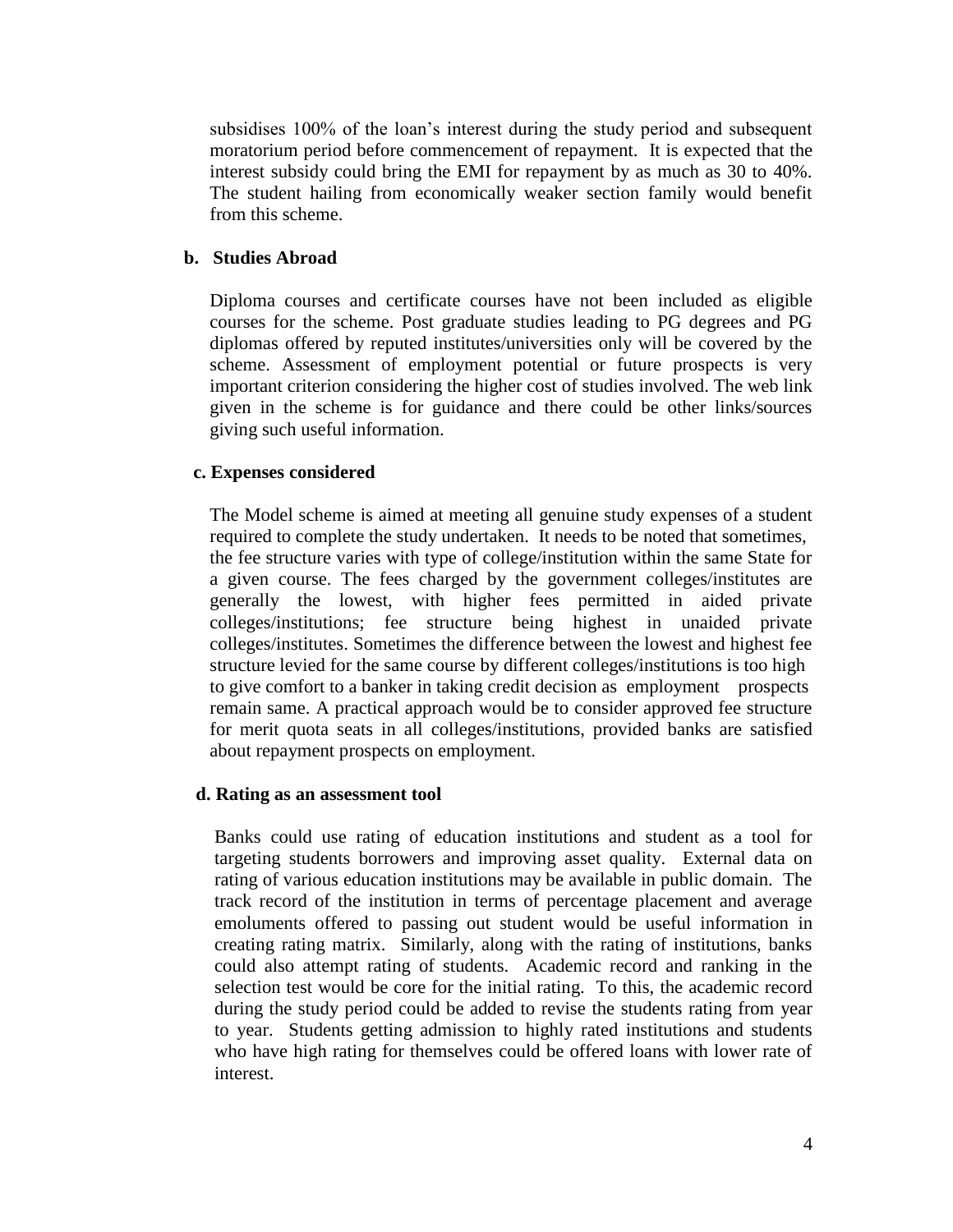Besides weightage to ranking of institute and merit of students ranking of courses offered by the educational institution be done on the basis of placements record of the institution concerned.

### **V**. **Quantum of finance**

While assessing the quantum of finance, banks should ensure that a student is neither over financed or under financed. It would be necessary to take into account Scholarships / concessions etc., if the student is entitled to, before fixing the limit for sanction. At the same time, if some of the genuine expenses are left out or remains uncovered, the student will find difficulty in completing the course with consequent stress on repayment.

Banks should ensure that the government scholarships or scholarships from any source are credited to the loan account, if the scholarship amount was not netted off while fixing quantum of finance.

### **VI. Margin**

### **VII. Security --**

### **VIII. Rate of interest**

In the past, interest rates were linked to the BPLR of banks. With effect from  $1<sup>st</sup>$ July 2010, the banking system has switched over to base Rate / MCLR linked product pricing for loans and advances. The new system is more transparent and expected to result in better risk based pricing of loans in the country. Also, market competition is expected to bring down interest spreads. Hence it is proposed to leave the interest rates free for banks to decide at their end. However, it is proposed to retain 1% interest concession for servicing of interest during study/moratorium period. It is also expected that the banks will charge relatively lower rates for loans up to ₹ 4 lakhs and continue concessions hitherto being given to girl students**.** It will also be open to banks to offer differential interest rates based on rating of courses/institutions or even students**.**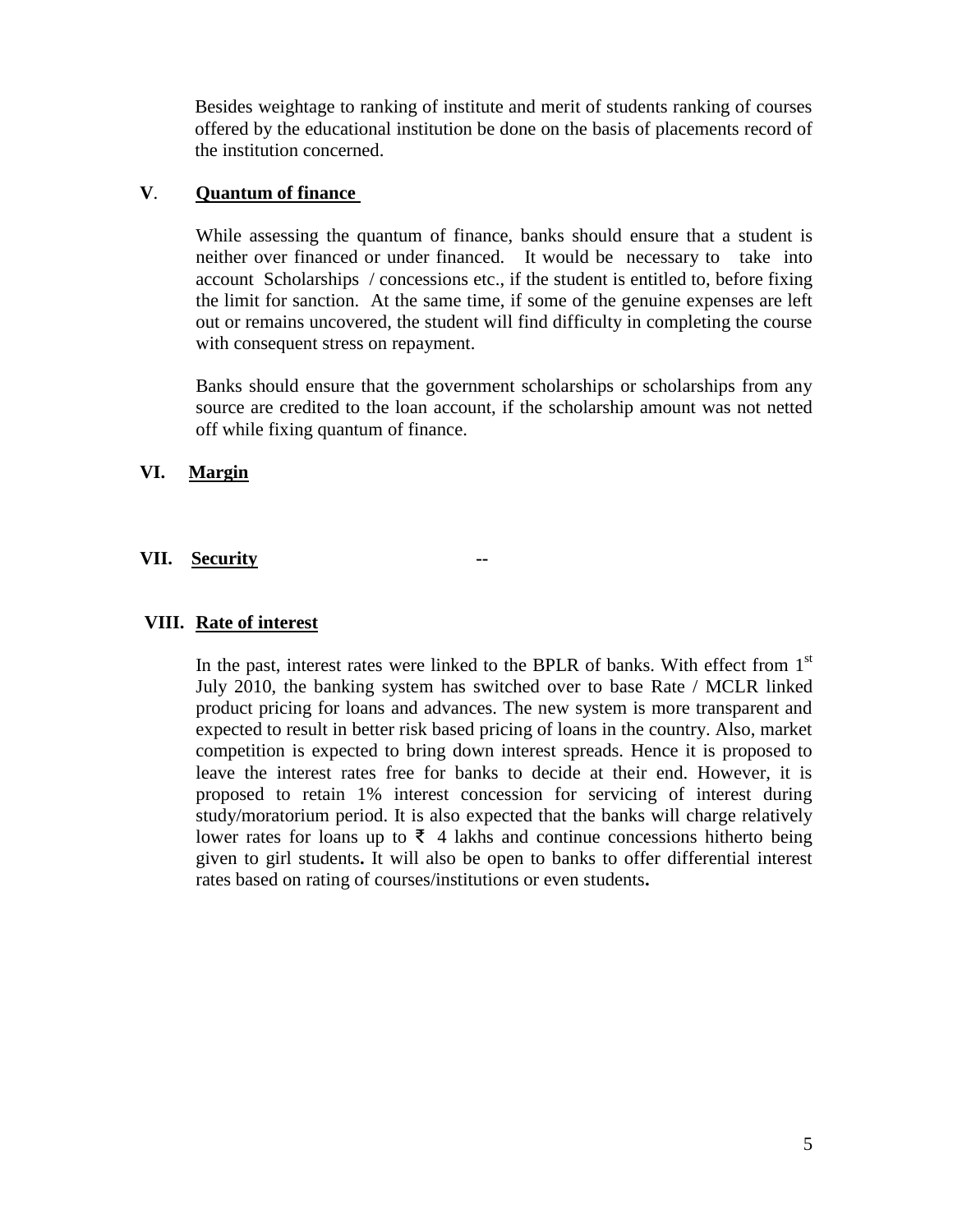### **IX. Appraisal/Sanction/Disbursement**

The model scheme does not look at the financial position of parents while evaluating loan to a meritorious student. Repayment possibilities have to be based on projected future earnings of the student on employment after education. To avoid subjectivity in assessment, it is suggested that the banks may fix from time to time earning potential for various courses, percentage of income to be considered for repayment etc. A well laid appraisal procedure will ensure that the decision to sanction an education loan is based on sound commercial logic, besides serving a noble social cause.

The suggestion that bank branches nearest to the residence of parents to consider the loan application was given for better tracking of students during and after study period. Banks are, however, free to adopt different norms to suit their business plans.

### **X. Repayment**

Repayment period has been increased to give greater comfort to the student borrowers to repay the loan out of their future earnings. Prepayment options are also provided for persons who would like to clear the loan faster out of better than anticipated earnings. No prepayment charges are to be levied in such cases.

### **XI. Insurance**

 Insurance policy should be obtained only with the prior consent of the student borrower. This is more so relevant in case of loans up to  $\bar{\xi}$  4 lakhs where the bank loans are without any security. The clause regarding insurance has been included in the scheme to provide a life cover to the student**.**

# **XII. Follow Up/Monitoring**

 Monitoring academic progress of the student is necessary for the success of the Scheme. Considering that all banks are now on CBS, it is suggested that irrespective of the branch where loan is sanctioned, monitoring of loans during the study period may be entrusted to the branch dealing with the institution or the one located nearer to the educational institution. Generally, college authorities will provide progress report after every semester / year.

Member banks may note that professional colleges allow students to move to the higher class even if they fail in a few subjects in the examination for previous year/semester. The disbursement of subsequent installments should not be stopped for the reason that the student has failed in one or two subjects in the examination provided he has been allowed to keep terms.